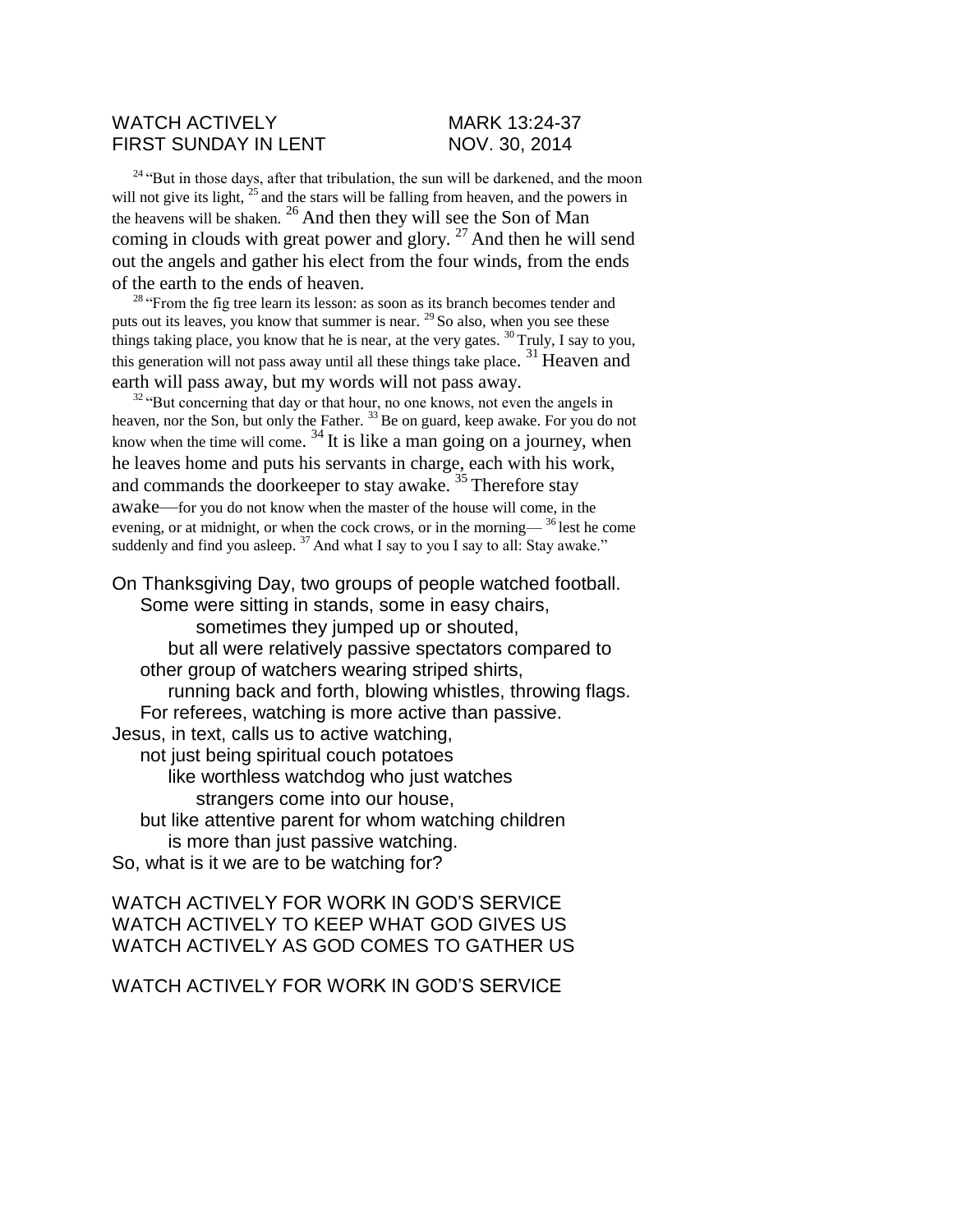$34$  It is like a man going on a journey, when he leaves home and puts his servants in charge, each with his work, and commands the doorkeeper to stay awake. <sup>35</sup>Therefore stay awake—for you do not know when the master of the house will come, in the evening, or at midnight, or when the cock crows, or in the morning— $36$  lest he come suddenly and find you asleep.  $37$  And what I say to you I say to all: Stay awake"

Starting today, Advent wreaths help count weeks to Christmas. For some time may seem to go slow, nothing to do about it. For others it goes too fast because of so much to do. Couple of weeks ago we heard parable of talents, reminding us we are God's stewards, caretakers. Everything we have is for use in his service. This parable reminds he gives us not just things but jobs. Wherever & whoever we are, & as long as we are here, God has something for us to do. It may seem some things we do just to benefit ourselves, and we do it in a way that suites ourselves, like cooking, cleaning, doing homework, exercising, but everything we do, we do as God's children, so we watch selves that we live in way that honors him. But we are here as servants not just to benefit ourselves. Everything we do has an effect on others. We are not alone in this household of our master. So whatever job we are assigned, we watch for how God wants us to show his love & care to others. One example Jesus gives is doorkeeper. His job is not just to bolt door and board up windows but to watch for others who need to come in. We are surrounded by others needing to be in God's house. We live on a busy road on a stormy night. We are kept in God's safety in dangerous world, but this does not mean we can just sleep soundly. We need to stay awake and be ready to go out to rescue those at our doorstep, in our neighborhood who need God's rescue before it is too late. So we keep busy in this season, glorifying God & reaching out to bring in others and we don't do it lackadaisically because not just time

but everything else will someday be gone.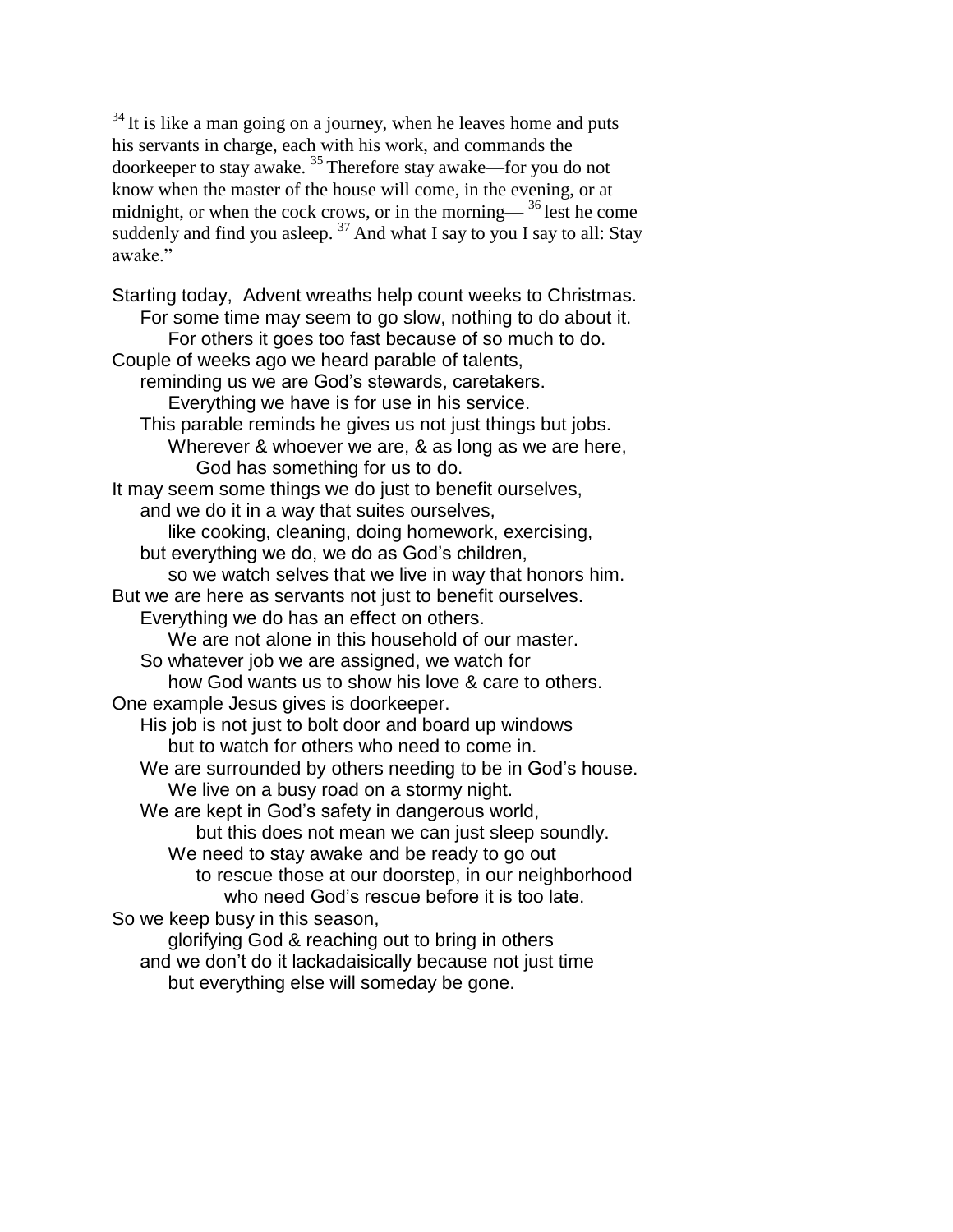## WATCH ACTIVELY TO KEEP WHAT GOD GIVES US

<sup>28</sup> "From the fig tree learn its lesson: as soon as its branch becomes tender and puts out its leaves, you know that summer is near.  $^{29}$  So also, when you see these things taking place, you know that he is near, at the very gates.  $30$  Truly, I say to you, this generation will not pass away until all these things take place.  $31$  Heaven and earth will pass away, but my words will not pass away.

<sup>32</sup> "But concerning that day or that hour, no one knows, not even the angels in heaven, nor the Son, but only the Father.  $33$  Be on guard, keep awake. For you do not know when the time will come.

As we look ahead, next Sun. is Dec. 7, reminder to look back 73 years to 1941, to "a day that will live in infamy" the Sunday Pearl Harbor was bombed, US entered WWII. On day no one seemed to expect, but in retrospect everyone should have been expecting. Text is at end of conversation Jesus has with disciples about coming destruction of Jerusalem which was just as astonishing for them. Every generation seems to have own experience with sudden destruction, horrific loss. These are signs, reminders, even greater destruction is coming. This entire creation will pass away. Jesus uses example of how fig tree shows summer coming. He is referring to harvest which we think of before winter. In that part of world, crops grow in rainy winter season & coming of summer means harvest, gathering in crops Especially here, harvest needs to be safely gathered in before winter storms begin which everyone knows will come, but hard to say when. Bible uses harvest as picture of last day when God's people will be gathered in to heaven. But meanwhile, we must watch for sneak attacks from enemy. As enemies of ancient Israel swooped in to steal harvest, Satan watches for opportunity to attack us all the more as we approach our eternal safety. We have to watch on one hand for temptations in darkness, going along with things without noticing where they lead, or knowing we are doing wrong but thinking we are in the dark where no one will know.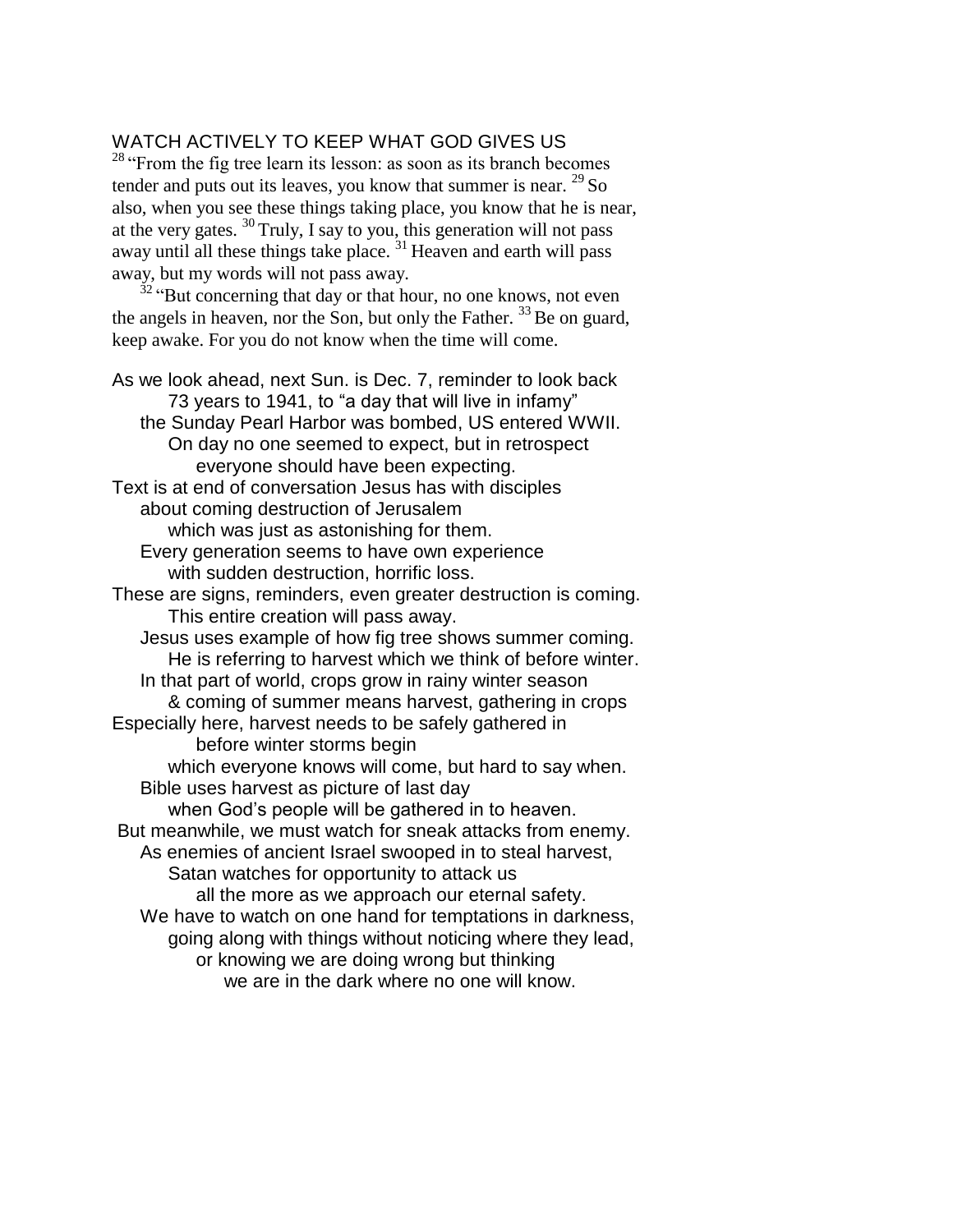Temptations, esp. in this season, to waste time or resources on things that are unimportant or don't last. We have to watch on the other hand for false security of self righteousness, thinking we are good enough. and other false teachings that point us to wrong savior. And we need to watch at same time, whenever any kind of troubles slow us down or trip us up for Satan to take advantage of opportunity to attack us with discouragement, feelings of defeat, despair, to steal our hope, confidence in God's love. Jesus says these things not to frighten us but to encourage us that no matter what surprises us, he knows it ahead of time. And no matter what passes away and is taken away. His words will never pass away. When we store them up in our hearts his truth about life and his promises of forgiveness and eternal life we are ready for any storm and attack without losing our precious treasure of Jesus.

This is why we are eager to..

## WATCH ACTIVELY AS GOD COMES TO GATHER US

 $24$  "But in those days, after that tribulation, the sun will be darkened, and the moon will not give its light,  $2<sup>5</sup>$  and the stars will be falling from heaven, and the powers in the heavens will be shaken.  $^{26}$  And then they will see the Son of Man coming in clouds with great power and glory.  $27$  And then he will send out the angels and gather his elect from the four winds, from the ends of the earth to the ends of heaven.

Last week were people actively watching and waiting in night. They were in line for stores to open for black Friday sale. Many were uncertain of getting what they wanted or not. We, however, watch and wait with certainty. We are not just counting days and waiting until Christmas but waiting for Christ's return to gather us into heaven. But meanwhile we watch actively as he comes to us already. One sign of his coming is sun being darkened and everything being shaken. This has happened already once when Jesus died on cross. He has come already, not in great power & glory but in great humility and love To suffer and die in our place